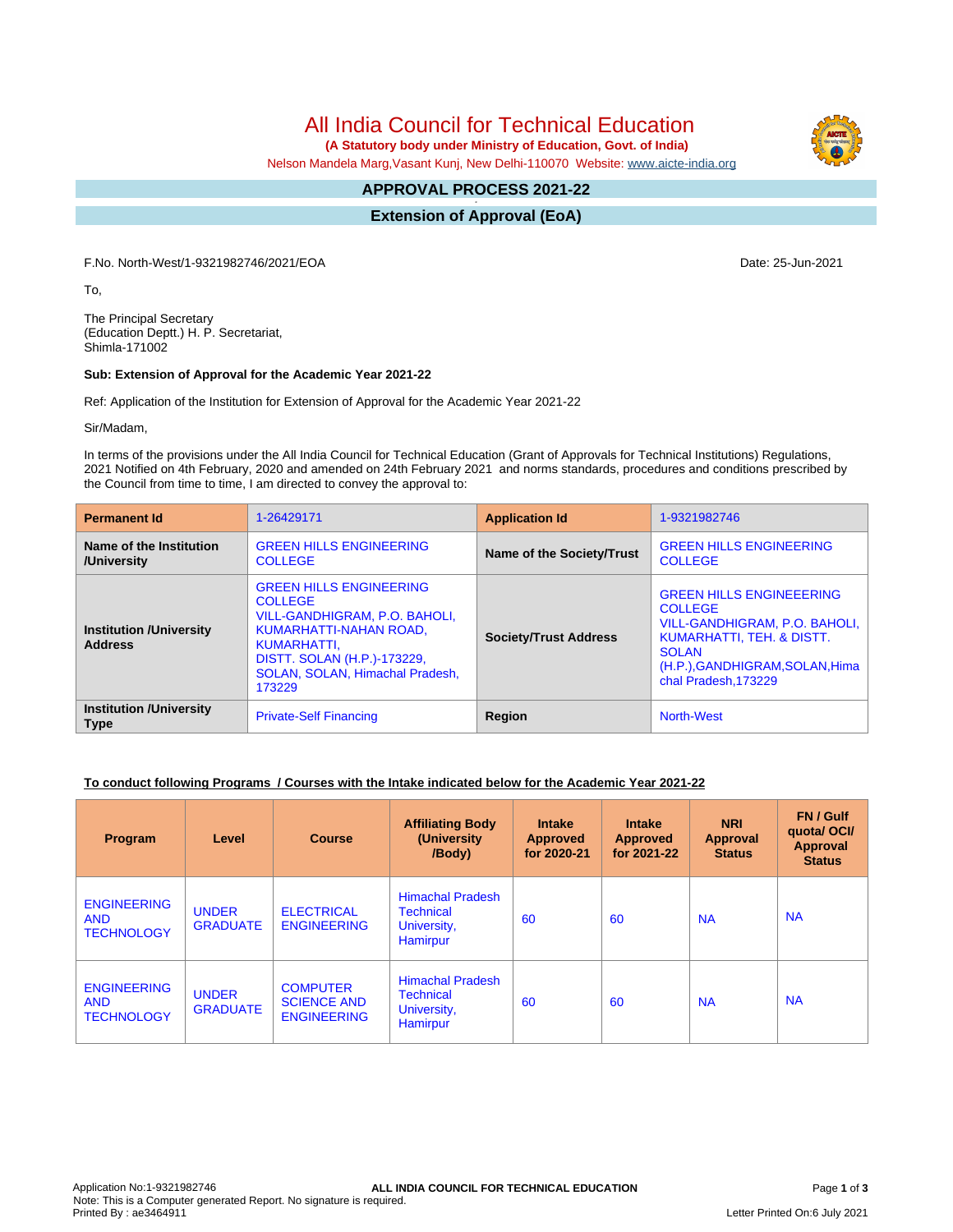| <b>ENGINEERING</b><br><b>AND</b><br><b>TECHNOLOGY</b> | <b>UNDER</b><br><b>GRADUATE</b> | <b>MECHANICAL</b><br><b>ENGINEERING</b>           | <b>Himachal Pradesh</b><br><b>Technical</b><br>University,<br>Hamirpur        | 60 | 60 | <b>NA</b> | <b>NA</b> |
|-------------------------------------------------------|---------------------------------|---------------------------------------------------|-------------------------------------------------------------------------------|----|----|-----------|-----------|
| <b>ENGINEERING</b><br><b>AND</b><br><b>TECHNOLOGY</b> | <b>UNDER</b><br><b>GRADUATE</b> | <b>INFORMATION</b><br><b>TECHNOLOGY</b>           | <b>Himachal Pradesh</b><br><b>Technical</b><br>University,<br>Hamirpur        | 30 | 30 | <b>NA</b> | <b>NA</b> |
| <b>ENGINEERING</b><br><b>AND</b><br><b>TECHNOLOGY</b> | <b>UNDER</b><br><b>GRADUATE</b> | <b>CIVIL</b><br><b>ENGINEERING</b>                | <b>Himachal Pradesh</b><br><b>Technical</b><br>University,<br>Hamirpur        | 60 | 60 | <b>NA</b> | <b>NA</b> |
| <b>ENGINEERING</b><br><b>AND</b><br><b>TECHNOLOGY</b> | <b>POST</b><br><b>GRADUATE</b>  | <b>MECHANICAL</b><br><b>ENGINEERING</b><br>(PROD) | <b>Himachal Pradesh</b><br><b>Technical</b><br>University,<br><b>Hamirpur</b> | 9  | 9  | <b>NA</b> | <b>NA</b> |

### **It is mandatory to comply with all the essential requirements as given in APH 2021-22 (Appendix 6)**

## **Important Instructions**

- 1. The State Government/ UT/ Directorate of Technical Education/ Directorate of Medical Education shall ensure that 10% of reservation for Economically Weaker Section (EWS) as per the reservation policy for admission, operational from the Academic year 2019-20 is implemented without affecting the reservation percentages of SC/ ST/ OBC/ General. However, this would not be applicable in the case of Minority Institutions referred to the Clause (1) of Article 30 of Constitution of India. Such Institution shall be permitted to increase in annual permitted strength over a maximum period of two years.
- 2. The Institution offering courses earlier in the Regular Shift, First Shift, Second Shift/Part Time now amalgamated as total intake shall have to fulfil all facilities such as Infrastructure, Faculty and other requirements as per the norms specified in the Approval Process Handbook 2021-22 for the Total Approved Intake. Further, the Institutions Deemed to be Universities/ Institutions having Accreditation/ Autonomy status shall have to maintain the Faculty: Student ratio as specified in the Approval Process Handbook.
- 3. Strict compliance of Anti-Ragging Regulation, Establishment of Committee for SC/ ST, Establishment of Internal Complaint Committee (ICC), Establishment of Online Grievance Redressal Mechanism, Barrier Free Built Environment for disabled and elderly persons, Fire and Safety Certificate should be maintained as per the provisions made in Approval Process Handbook and AICTE Regulation notified from time to time.
- 4. In case of any differences in content in this Computer generated Extension of Approval Letter, the content/information as approved by the Executive Council / General Council as available on the record of AICTE shall be final and binding.

**Prof.Rajive Kumar Member Secretary, AICTE**

Copy \*\* to:

- **1. The Director of Technical Education\*\*, Himachal Pradesh**
- **2**. **The Registrar\*\*,**
	- Himachal Pradesh Technical University, Hamirpur